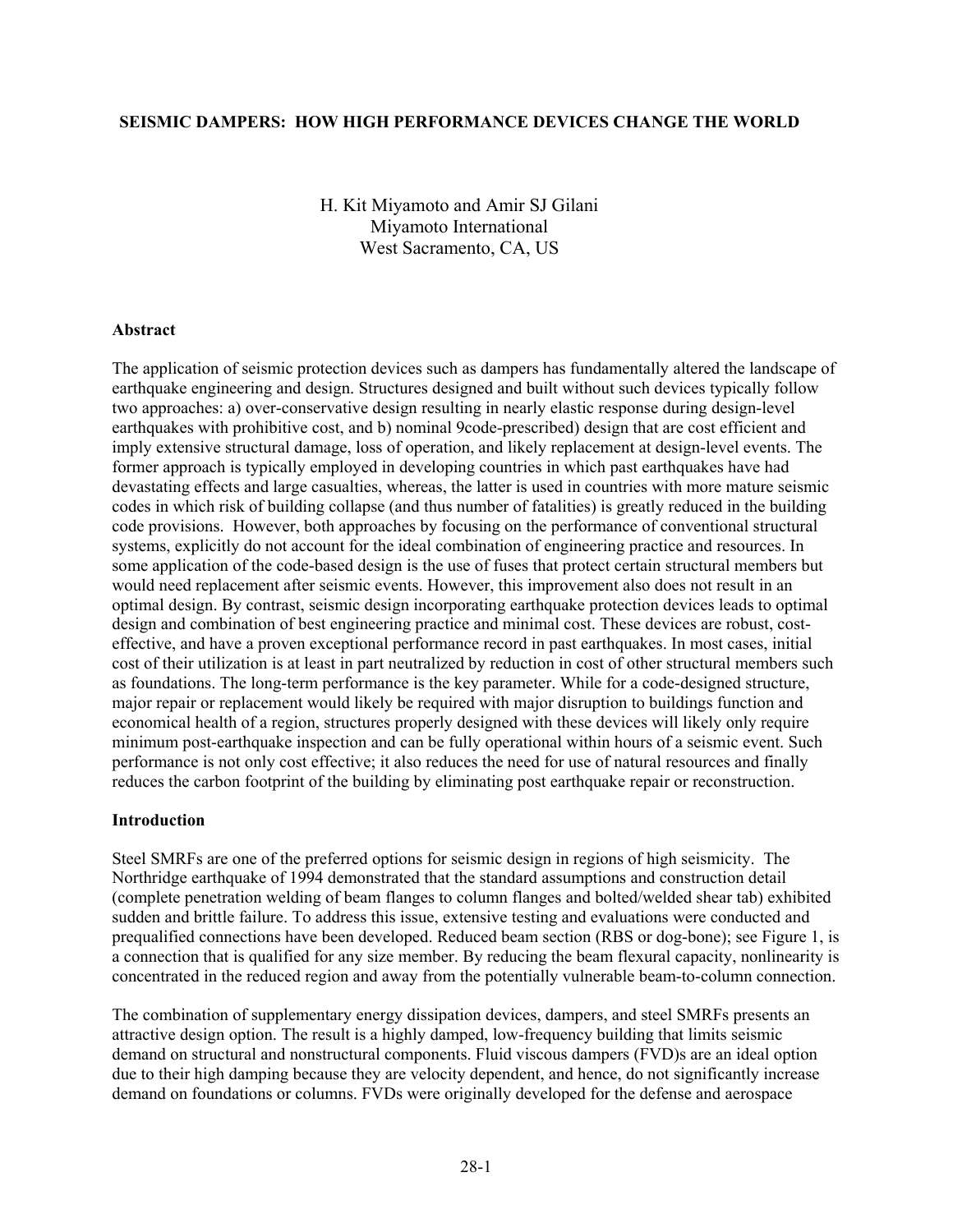industries. They are activated by the transfer of incompressible silicone fluids between chambers at opposite ends of the unit through orifices; see Figure 2. During seismic events, the devices become active and the seismic input energy is converted to heat and is thus dissipated.



In the past several years, the authors applied the design methodology discussed here for a number of steel SMRF buildings. Sample structures are listed in Table 1. For a more detailed survey of other steel buildings with dampers, the reader is referred to Taylor (2012).

| <b>Structure</b>             | <b>Stories</b> | Area, $m^2$ |
|------------------------------|----------------|-------------|
| <b>Town Square</b>           |                | 8,000       |
| Sutter Gold, Modesto         |                | 13,000      |
| CSU Sacramento AIRC Building |                | 10,000      |
| Vacaville Police Station     |                | 4,000       |
| Ziggurat building            |                | 30,000      |

# **Table 1. Sample of newly designed/constructed steel SMRF with dampers**

The additional cost of the dampers is typically offset by the savings in steel tonnage and foundation concrete volume. Hence, the conventionally designed and the damped buildings have similar initial costs. Sample data is presented in Table 2.

|                  | cost comparison for typical supprementary uninpeu steel sitere   |                                                  |                   |  |  |  |
|------------------|------------------------------------------------------------------|--------------------------------------------------|-------------------|--|--|--|
| <b>Item</b>      | <b>Conventional</b>                                              | <b>Damped</b>                                    | Differential cost |  |  |  |
| Moment<br>Frames | $274$ Ton                                                        | 223 Ton                                          | $-$ \$150,000     |  |  |  |
| Foundation       | Concrete grade beams,<br>reinforcement,<br>excavation & backfill | No grade beam required for<br>pinned foundations | $-$ \$200,000     |  |  |  |
| Dampers          | None                                                             | \$200,000                                        | $+$ \$200,000     |  |  |  |
| Net              |                                                                  |                                                  | $-$150,000$       |  |  |  |

**Table 2. Cost comparison for typical supplementary damped steel SMRF** 

## **US Code Provisions**

In structural engineering practice, performance based engineering based on codes such as ASCE/SEI 7-10 (ASCE 2010) has been used to design steel SMRF buildings. The code requirements are summarized here.

When using the equivalent lateral load procedure, the base shear can be reduced to 75%.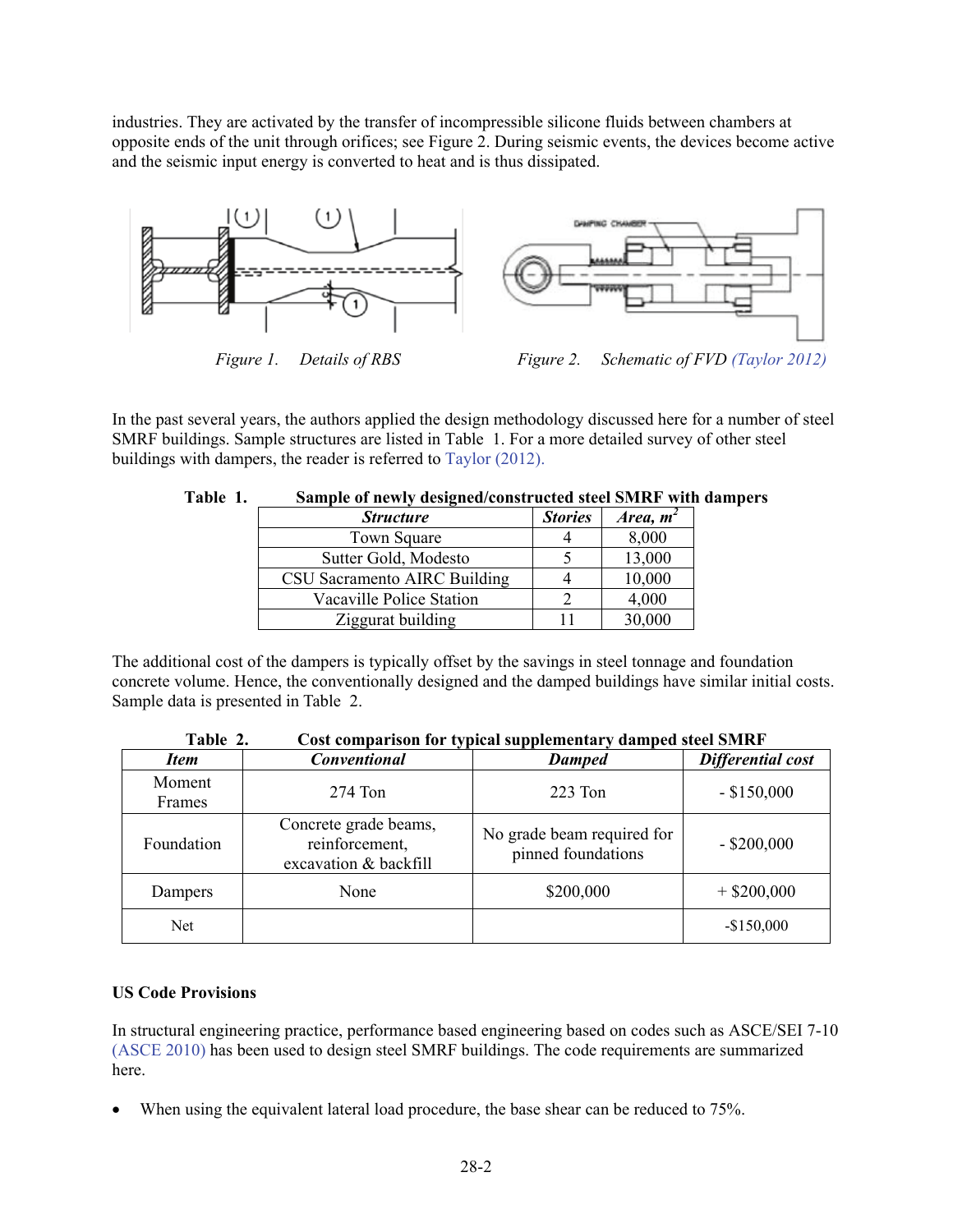- Elastic analysis procedures are allowed with certain limitations. When such analysis is allowed, a response reduction factor, B, is used to account for additional damping for static and response spectrum procedures.
- Site-specific ground motions can be used to determine the seismic demand.
- Nonlinear procedure requires preparing a detailed mathematical model of the building that incorporates the damping devices. The response is based on the maxima obtained from a minimum of three pairs of input histories.
- The inherent damping in the structure is limited to 5% of critical.
- When the demand to capacity ratio (DCR) in a member is below 1.5, that member is allowed to be modeled as linear. DCR is defined as the ratio of applied seismic demand to the member capacity and is obtained from stress check calculations.
- Strength reduction factor,  $\phi$ , and redundancy factor,  $\rho$ , of unity are used to evaluate the response of members.
- Prior to installation, prototype or production tests are required to ensure that the constitutive relation for dampers fall in the acceptable range.

# **US Case Study**

Provisions of A ASCE/SEI 7-10 (ASCE 2010) were used to design a new steel framed multi-story building in the Los Angeles area. The steel members were sized using conventional code design procedures. FVDs were sized to control the story drifts. The dampers were placed only at the ground floor with pinned column bases where the maximum velocity is expected to occur. A parallel design was carried out using the conventional design methodology. This model was designed following the conventional code procedure for both strength and drift.

The four-story commercial building is 18.5 m tall and has a total floor space of  $8,000 \text{ m}^2$ . Architectural rendering of the building is presented in Figure 3. Computer program SAP (CSI 2012) was used to prepare three-dimensional mathematical models of the damped and conventional designs. The SMRF steel beams and columns were modeled using the program's beam-column elements. Nominal spans and member sizes (AISC 2008) were used. Centerline dimensions were also used. Two-dimensional shell elements were used to model floors.  $P-\Delta$  effect was included in the analysis. For the damped model, the bases of all columns were modeled as pinned. For conventional design model, the fixity, provided by the grade beams, was assumed at the base of all columns. Figure 4 depicts the mathematical model of the building. Sixteen nonlinear FVDs were used to control story drifts at the first floor. The seismic mass of the building was approximately 9 MN.



*Figure 3. Architectural rendition Figure 4. Mathematical model* 

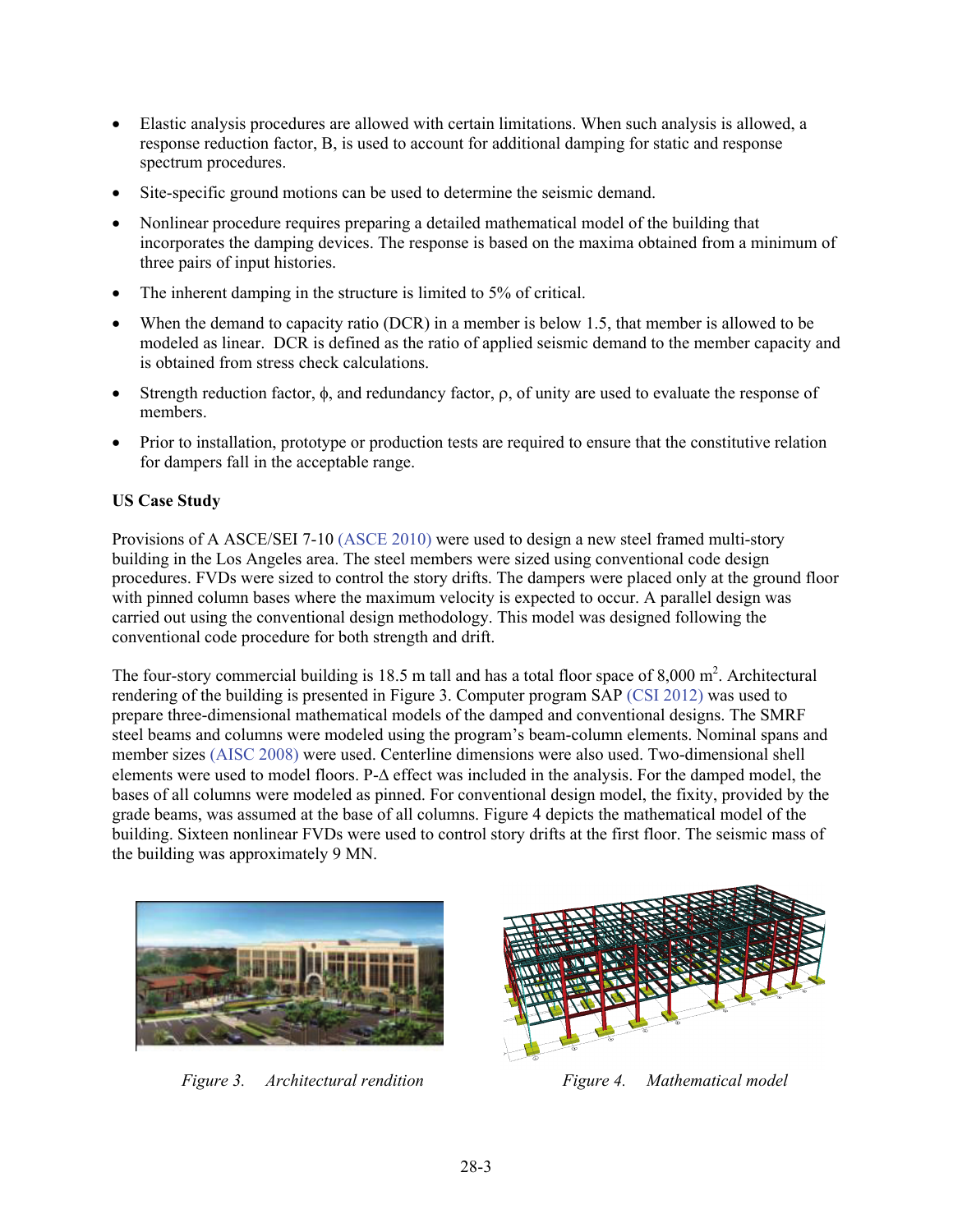Two levels of seismic hazard were investigated in design and include the maximum considered earthquake (MCE) with a 2,500-year recurrence interval, and the design basis earthquake (DBE) with a return period of 475 years, or 2/3 of MCE. The response spectra for the two sites are shown in Figure 5. The peak DBE and MCE spectral accelerations were 1.4g and 2.1g, respectively. Spectrum-compatible records were synthesized using seeds from past earthquake records and having response spectra closely matching the target. The records have a typical duration of 40 seconds. Two performance levels were used in evaluation of building, life safety (LS) at DBE and collapse prevention (CP) at MCE.

Nonlinear response history analysis was performed to evaluate performance. The models were first preloaded with gravity load combinations and then subjected to the three pairs of accelerations at the DBE level and three pairs at the MCE level. The components of the ground motion were aligned with building principal axes. Maximum response quantities, such as, building floor displacement and accelerations, story shears, FVD forces, and member stresses, were extracted. The extreme values from all analyses were then used for evaluation.

The maximum computed story drift was approximately 1.4%, which meets the code requirement. Both damped and conventional structures had similar drifts, see Figure 6. Base fixity and larger member sizes control drift for the conventional model. VDDs provide such control for the damped model. The damped model has smaller base shear (Figure 7) and floor accelerations (Figure 8) because it has a larger period and damping. Limiting acceleration will protect acceleration-sensitive nonstructural components such as piping and ceilings. Therefore, the application of the FVDs seismically protects both the structural and nonstructural components.

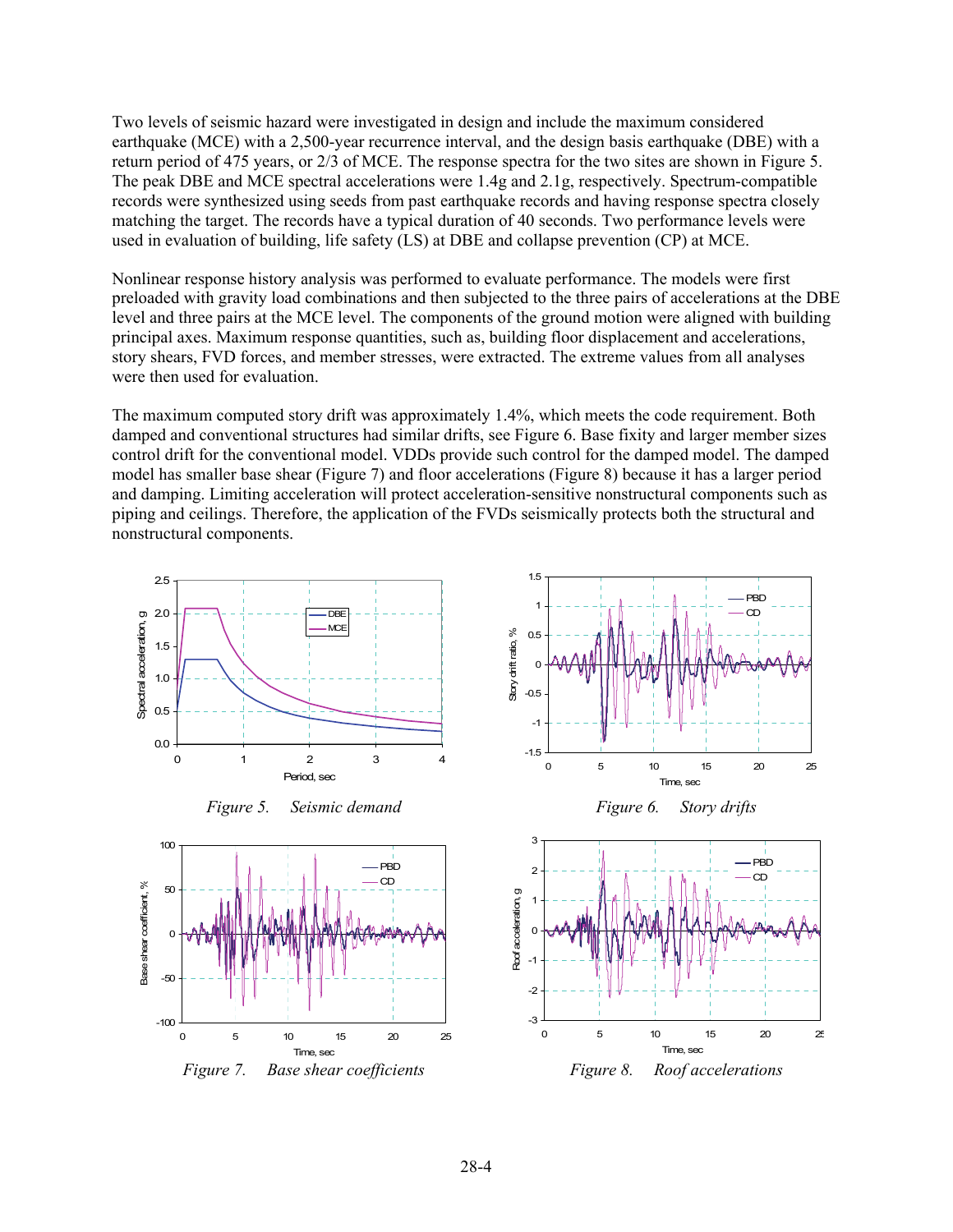Figure 9 shows the snap shot of the damped and conventional models at maximum deformation for the MCE event. Both models meet their performance goal of collapse prevention for this event. However, the damped model meets the higher LS performance goal. Furthermore, the columns of the PBD model remain elastic and, as listed in Table 3, the plastic rotations are smaller for the damped model.



| Table 3. | Maximum MCE plastic hinge rotations, % radian |                       |  |  |  |  |
|----------|-----------------------------------------------|-----------------------|--|--|--|--|
|          |                                               | Conventional   Damped |  |  |  |  |
|          | Beam                                          |                       |  |  |  |  |
|          | Column                                        | 2.6                   |  |  |  |  |

Figure 10 presents the damper hysteresis loop and the components of seismic energy computed from analysis. In the absence of dampers, yielding in ductile beam members would substitute for such energy dissipation.



a. FVD hysteretic behaviour b. Components of seismic energy for elastic structure *Figure 10. Energy dissipated by dampers*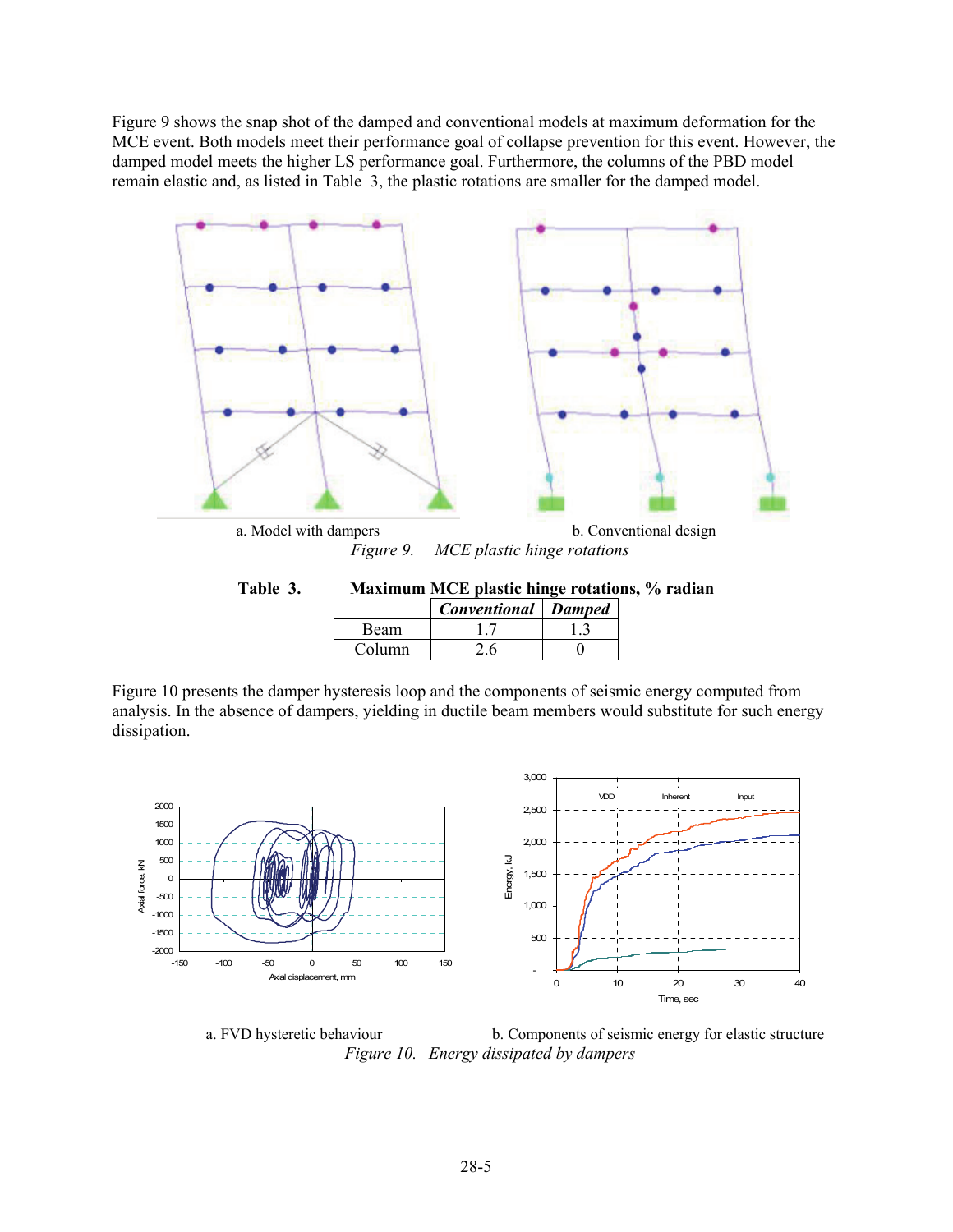## **Cost-Benefit Analysis**

The damped structure has superior long-term performance and lower maintenance costs. Following a design earthquake, the conventional building should provide life safety, but will sustain significant damage because of significant ductile yielding of the gravity carrying elements and higher accelerations.

The long-term performance of damped and conventional buildings is qualitatively illustrated in Figure 11. The buildings have similar performances at construction time. Sometime later, a seismic event occurs. This reduces the quality level of the buildings. The degradation for conventional building is greater, resulting in larger repair cost and downtime. It is anticipated that building would sustain significant structural and nonstructural damage. For the damped building, the damage level is lower. This results in a lower repair cost, less loss of occupancy, shortened business interruptions (BI), and a reduced amount of nonstructural damage. This also translates to shorted repair time. Hence, the damped building will more readily retain its pre-earthquake performance level.

The long-term relative efficacy of the seismic design is inversely proportional to the areas under the curves of Figure 11. This area approximates lost time or repair cost times loss of quality. In other words, the damped structure is more robust and has a higher seismic resiliency.

#### **Approximate Confidence Level Calculations**

For the damped building, the column plastic hinge rotations are zero. Using the FEMA 350 (NEHRP 2000) methodology, nominal column yield rotation, and FEMA 350 default values for variability coefficient, the approximate confidence levels of Figure 12 are computed for the two design approaches.

The figure indicates that for the damped design there is a very high probability that the performance goals would be reached. It is worth remembering that the results of Figure 12 are for an idealized dampened structure. Three factors contribute to differentiate between the *idealized* model assumed here and the reallife behavior. 1) Not 100% of dampers will meet a performance goal. For a sample of *n* dampers laboratory tested to a target performance, there is a probability *p1* that one damper will not meet its performance goal. 2) When a number of dampers all meeting their performance goals are installed in a building, the introduction of the braced connector and the damper connection hardware introduce performance reduction variables to these units. Thus, there is a probability *p2* that the idealized installed dampers will not meet their performance goal. 3) Finally, the dampers are designed and sized for a specified force and displacement capacity derived from analysis at a performance level. When the units are subjected to motions larger than anticipated from analysis, there is a probability  $p3$  that the units would experience thermal effects greater than design or reach their stroke or force capacity and thus become ineffective. As such, the *realistic* confidence level attainable for the damped building is somewhat lower than the idealized case and is shown by the dashed line in Figure 12.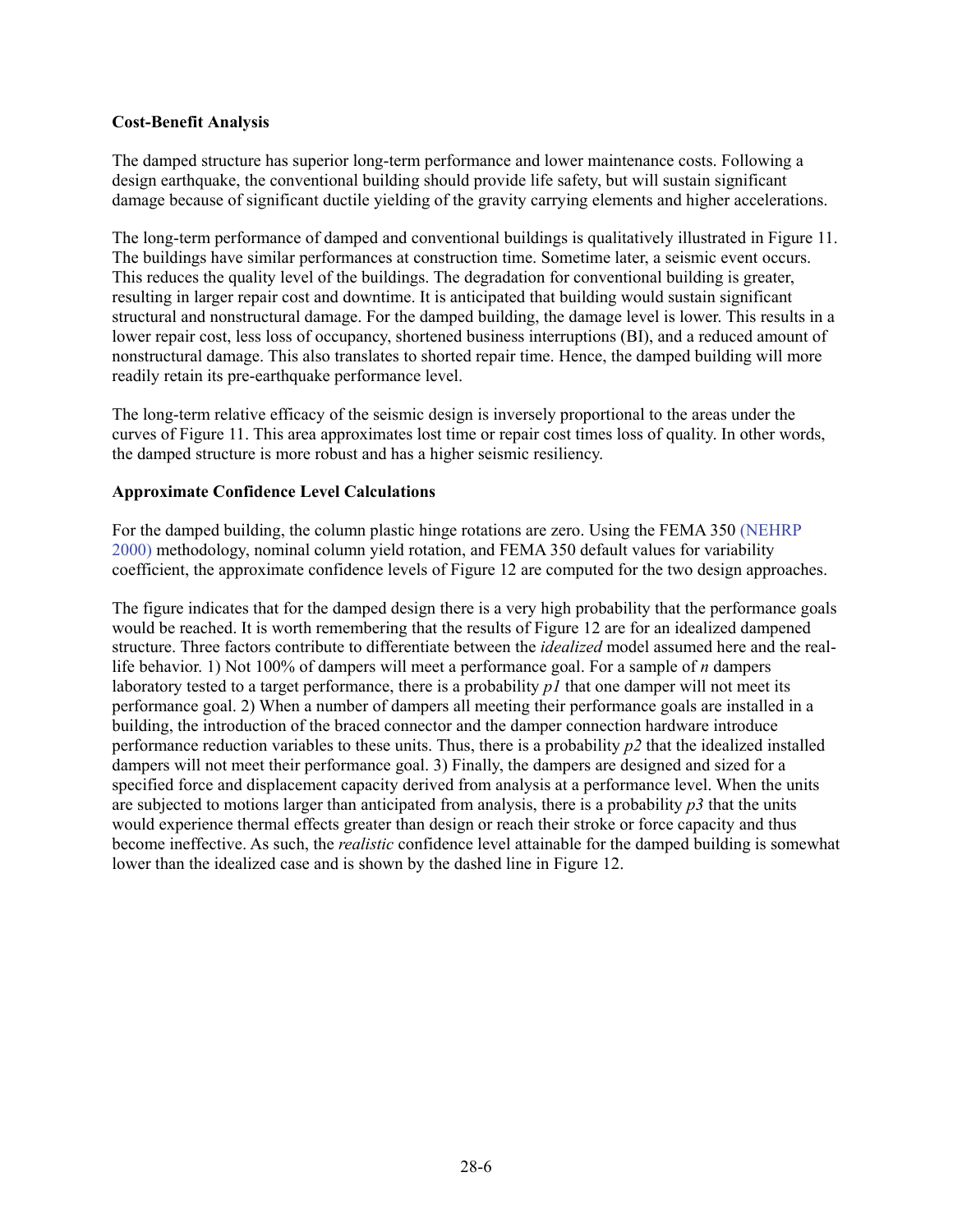

*Figure 11. Qualitative resiliency curves Figure 12. Sample confidence levels* 

#### **Viscous damper limit states**

In most applications, the dampers are modeled as simple Maxwell model of Figure 13. The viscous damper itself is modeled as a dashpot in series with the elastic driver brace member. Such model is adequate for most design applications, but is not sufficiently refined for collapse evaluation. In particular, force and displacement limit states are unaccounted. Although dampers are comprised of many parts, the limit states are governed by a few elements. The dampers bottoms out, once the piston motion reaches its available stroke. This is the stroke limit and results in transition from viscous damper to a steel brace with stiffness equal to that of the cylinder wall. The force limit states in compression and tension are governed by the buckling capacity of the driver brace and the tensile capacity of the piston rod, respectively.

Figure 14 presents the proposed refined model for viscous dampers. This model is developed to incorporate the pertinent limit states and consists of five components. The constitutive relation for the refined model in terms of force, velocity, and displacement is listed in (Eq 1)

$$
\Delta u = \frac{\Delta F}{K_D(u)} + \frac{\Delta F}{K_P(u)} + \begin{cases} \frac{\Delta F}{K_C} \dots |u| > u_{\text{max}} \\ \text{sgn}(F) \frac{1}{C^{\alpha}} \int |F|^{1/\alpha} dt \end{cases}
$$
  

$$
\Delta F = 0..|F| \ge Fu_P
$$
 (1)

The damper components are modeled as following: a) the driver used to attach the damper to the beams and columns is modeled as a nonlinear spring, b) the piston rod and undercut is modeled as a nonlinear spring. The piston undercut is the machined down section between the end of the piston and the start of the piston male threaded part. In tension, the undercut section of the piston can yield and fracture, c) dashpot is used to model the viscous component, d) gap element and linear springs (are used to model the limit state when the piston retraction equals the stroke). The elastic stiffness depends on the damper construction and its cylinder properties, e) hook elements and linear springs are used to model the limit state when the piston extension reaches the damper stroke. The stiffness is the same as that associated with the gap element.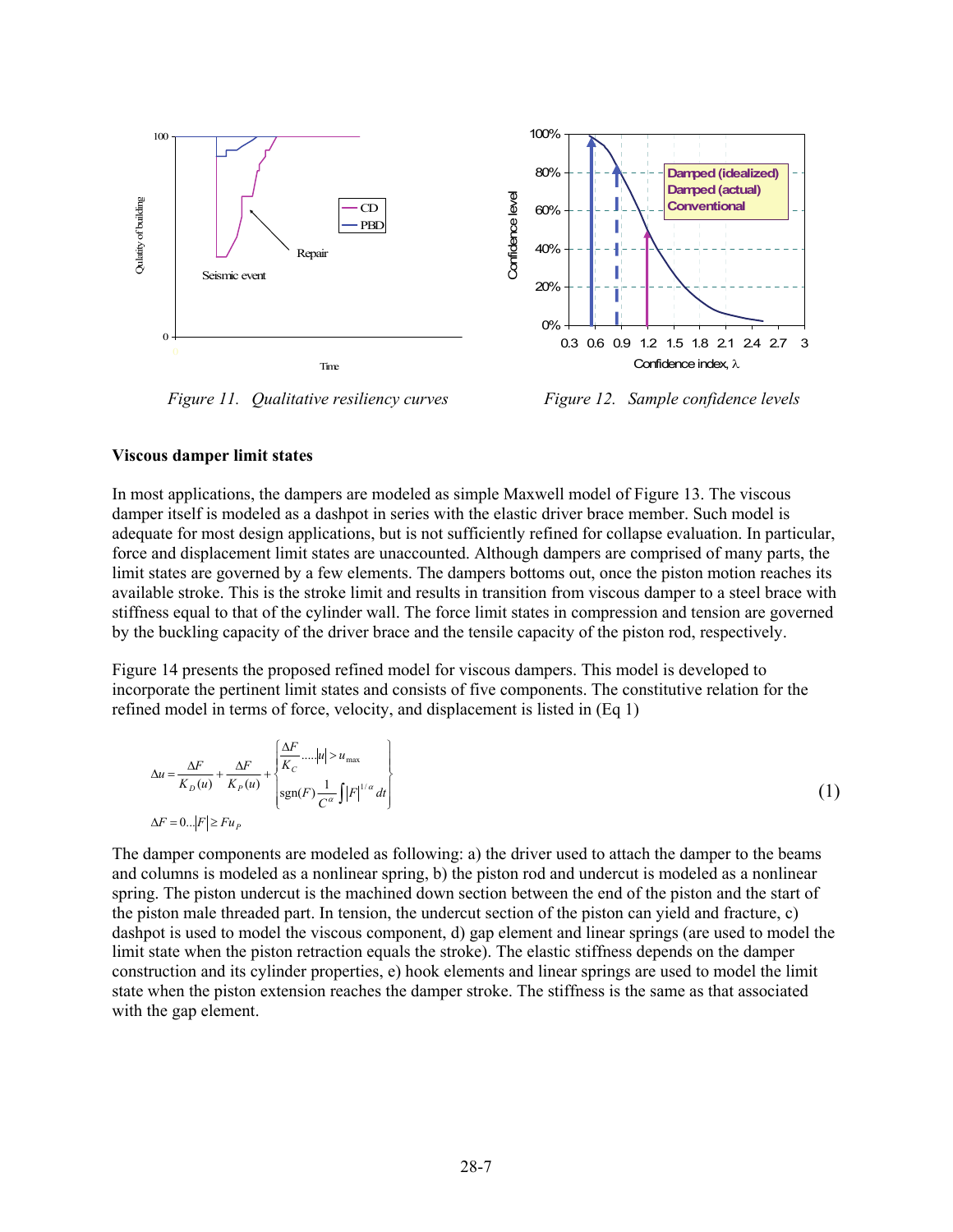

For analysis, once the stroke limit is reached, the damper becomes numerically equivalent to a steel brace. Upon unloading, this process is reversed. When the force limit is reached, the entire damper is ineffective and thus permanently removed, even after unloading. The sudden transmissions between viscous damper, steel brace, and no members can impart large impact forces on the structure. At the instant that the gap closes, the damper force is zero. However, as loading is continued, the unit displacement can increase due to deformation in the cylinder wall and thus velocity is non-zero. At the large peaks, the damper force, which is algebraic sum of the force in the dashpot and the cylinder wall, can be smaller than the force resisted by the wall cylinders.

### **Collapse analysis of damped structures subject to large earthquakes**

The input histories used in analysis were based on the two components of the 22 far-filed (measured 10 km or more from fault rupture) NGA PEER (2009b) records. These 44 records have been identified by FEMA P695 (FEMA 2009) for collapse evaluation analysis. The selected 22 records correspond to a relatively large sample of strong recorded motions that are consistent with the code (ASCE/SEI 7) and are structure-type and site-hazard independent. The design MCE spectrum is shown as the thick solid line in the figure. For analysis, the 44 records were first normalized and then scaled. Normalization of the records was done to remove the record-to-record variation in intensity. Steel SMRFs with reduced beam sections (RBSs) were used in this analysis. The constitutive post-yield relation for the RBS plastic hinges developed by Lignos (2008) was used in this subject study. Those authors used experimental data from a database of 42 RBS connections tested in laboratories using regression analysis; they identified the plastic hinge properties as a function of flange slenderness, web slenderness, lateral bracing, and yield strength of beams. The moment-rotational definitions, the multilinear moment-rotation constitutive relation for the RBS plastic hinges was thus defined.

Program OpenSees (PEER 2009a) was used to conduct the nonlinear incremental dynamic analyses or IDA (Vamvatsikos and Cornell, 2004) described in this paper. Pertinent model properties are listed here. To illustrate the concepts described in this paper, design and analysis of a of 5-story archetypes (see Figure 15) with viscous damping was conducted. The basic geometry and distribution of dampers for these models are summarized in Table 4.

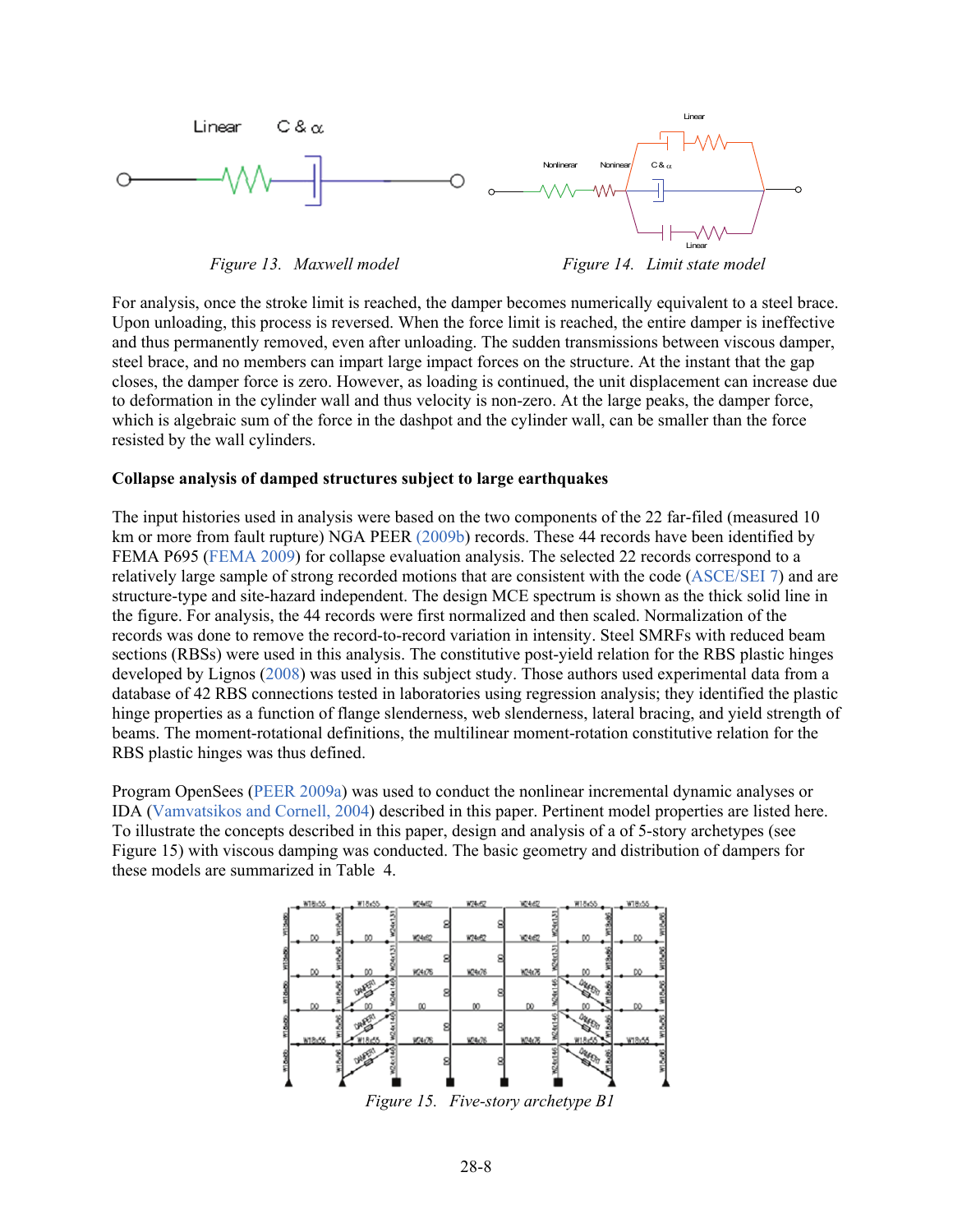|                  | Table 4.<br><b>Archetypes</b> |             |                    |                  |  |  |
|------------------|-------------------------------|-------------|--------------------|------------------|--|--|
| <b>Archetype</b> | <b>Stories</b>                | Column base | <b>Drift Ratio</b> | <b>Damper FS</b> |  |  |
|                  |                               | Fixed       | 2.0%               |                  |  |  |
|                  |                               | Fixed       | $.0\%$             |                  |  |  |

**Analysis results**. The analysis results for the five-story archetypes are presented in Figure 16 The computed system ductility was 8.0 and resulted in a SSF of 1.34. For the IDA plots, the solid and dashed red lines correspond to the MCE (SMT) and the median collapse capacity (SCT), respectively. Note that the addition of small damper factor of safety significantly increases collapse margin. For the fragility plots, the 44 collapse data are statiscally organized and a lognormal curve is filled to the data (dashed lines in the figures). The plot was then rotated to correspond to a total uncertainty of 0.55 (solid line) per FEMA P695. Finally the curve was shifted to account for the effect of the SSF (dark solid lines in the figures). The probability of collapse at MCE intensity was then be computed. The probability of collapse at MCE level was reduced by a factor of approximately 4 when an additional damper factor of safety of 30% is included. Table 5 summarizes the analysis results. The collapse margin ratio (CMR) is defined as the ratio of SCT and SMT. The adjusted collapse margin ratio (ACMR) is then computed as the product of SSF and CMR. FEMA P695 specifies a minimum ACMR of 1.59 for acceptable performance. Both archetypes have significantly larger collapse margins and therefore pass easily.

|                  |     |      | Table 5. | Damper tragility data |                      |      |                                    |                        |
|------------------|-----|------|----------|-----------------------|----------------------|------|------------------------------------|------------------------|
|                  |     |      |          |                       |                      |      | <b>Response probability at MCE</b> |                        |
| <i>Archetype</i> |     |      |          |                       | SCT SMT CMR SSF ACMR | P/F  | collapse                           | <b>Damper</b> capacity |
| B <sub>1</sub>   | .24 | 0.82 |          | 34                    | 2.20                 | Pass | $8.0\%$                            | <b>22%</b>             |
| B2               | .81 | 0.82 | 2.25     | 34                    | 3.10                 | Pass | $2.0\%$                            | 10%                    |
|                  |     |      |          |                       |                      |      |                                    |                        |

| Damper fragility data<br>Table 5. |  |
|-----------------------------------|--|
|-----------------------------------|--|



Fragility plots *Figure 16. Analysis results*